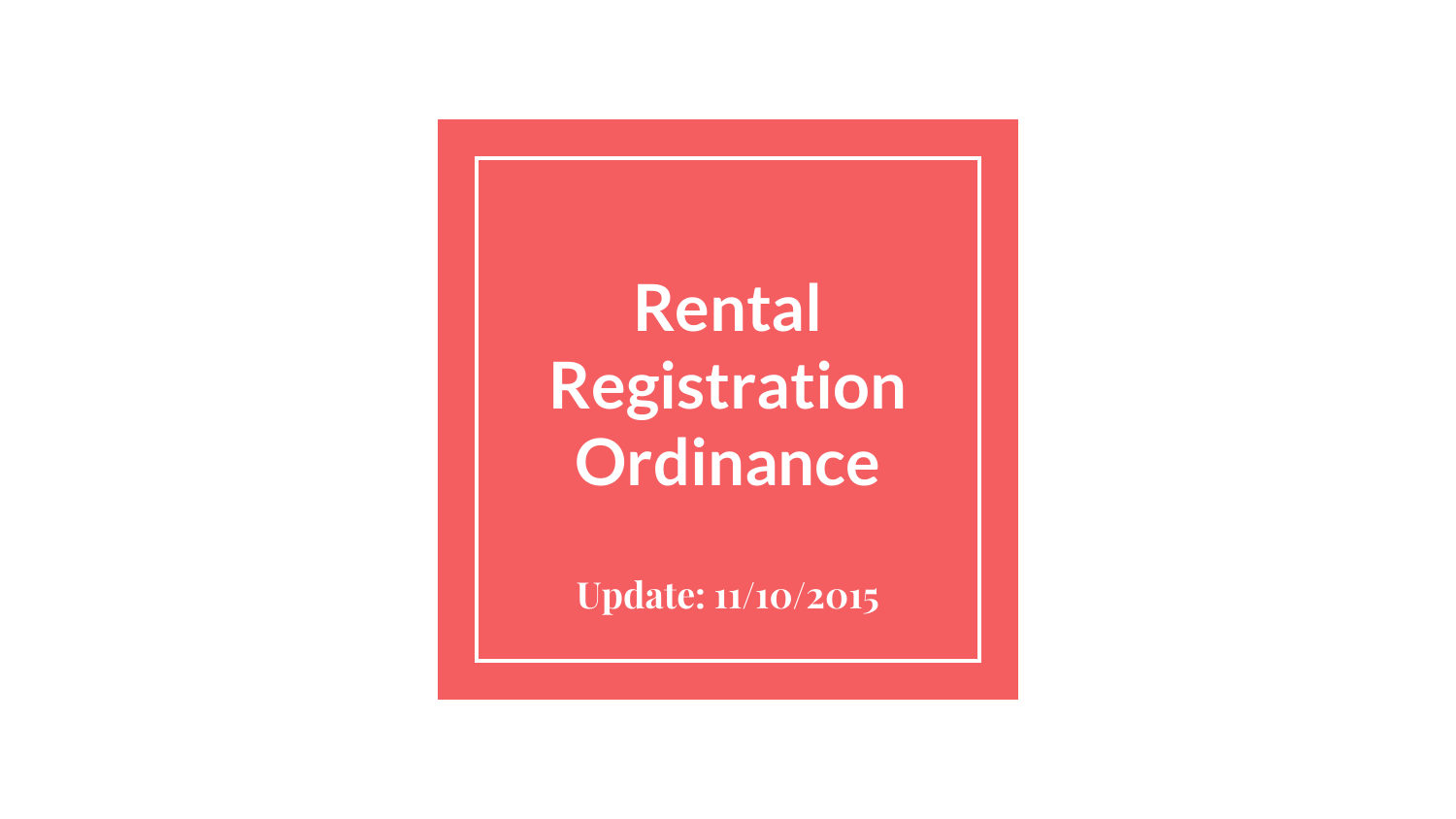# **What is the purpose of the RR ordinance?**

- Promoting public safety and reducing blight and nuisance in the City through regular, systemic enforcement
	- Rental units represent a disproportionate burden on City resources

● Providing the information that will help the City more effectively resolve and rectify community issues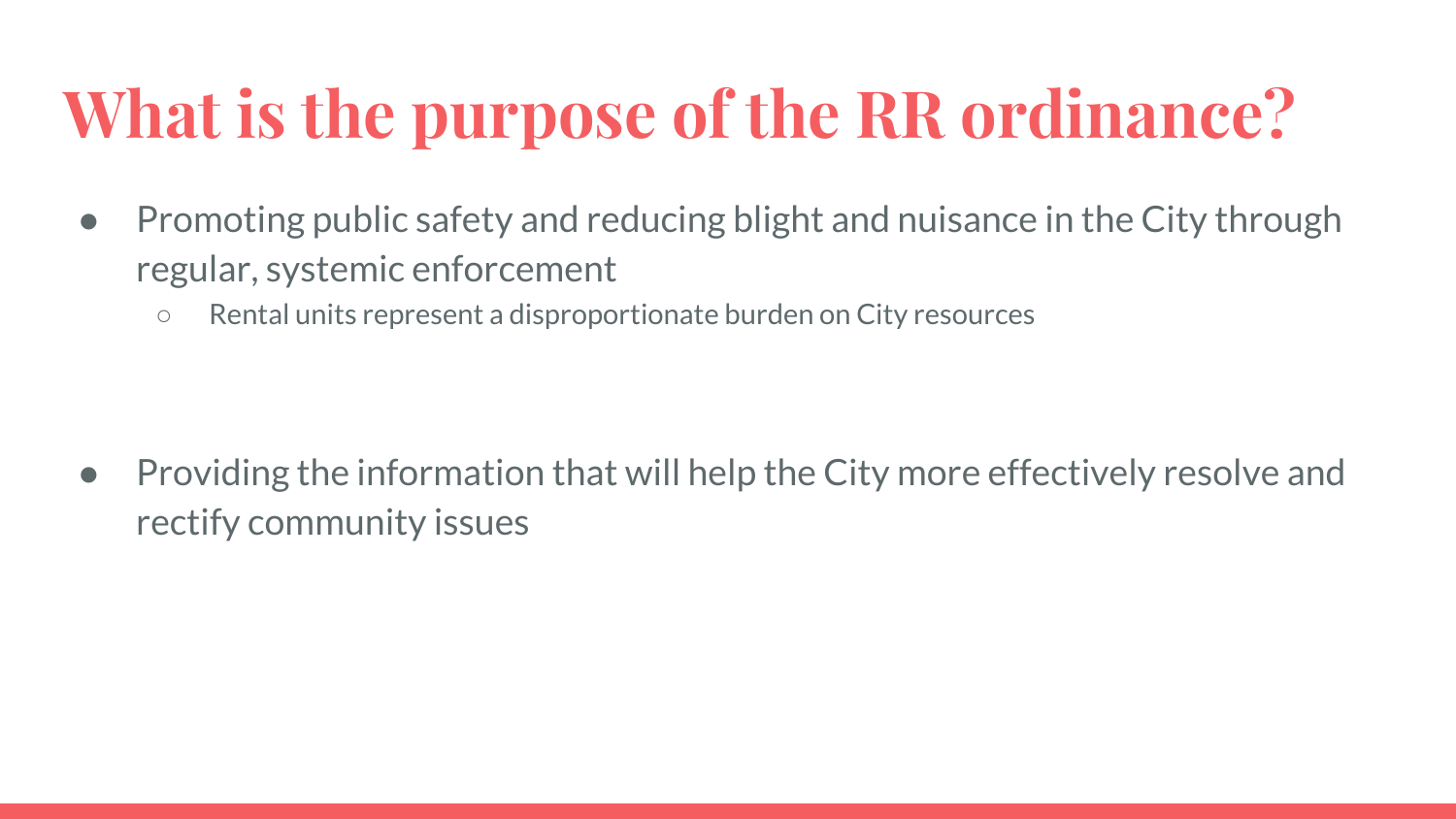## **Who is required to register for a RR Permit?**

- Dwelling units rented for a period of longer than fifteen days in a thirty day period
	- Exempt: Hotels/Motels, Bed and Breakfasts, Public Housing Units, Certified Rehabilitation Facilities, Dormitories, Long Term Medical Care Facilities, Owner-Occupied Units

- Affordable Housing Units are not required to pay the fee, but are required to register and provide information for a responsible local agent
	- Participation in a housing voucher program does not constitute "Affordable Housing"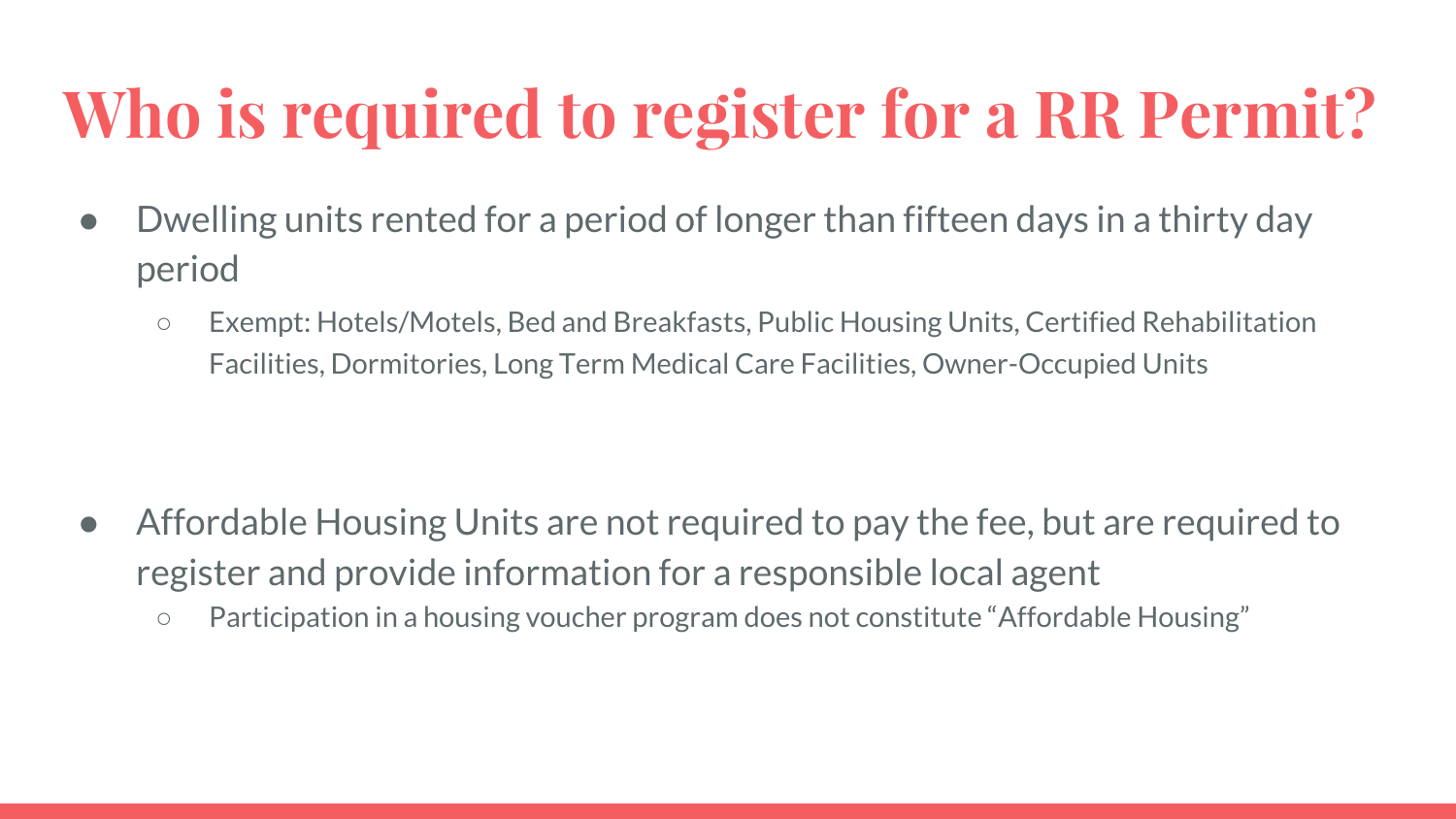## **How does the program work?**

- A permit is required to rent a property to a tenant
	- Name and contact information for the owner, responsible local agent, rent collector, and authorized repairman
	- The Owner/Responsible Local Agent are responsible for compliance with all City ordinances
	- Changes made to ownership or local agent must be listed with the City

● The City will inspect all licensed properties at least once every three years

● The Ordinance will take effect 180 days after PLI publishes regulations for the program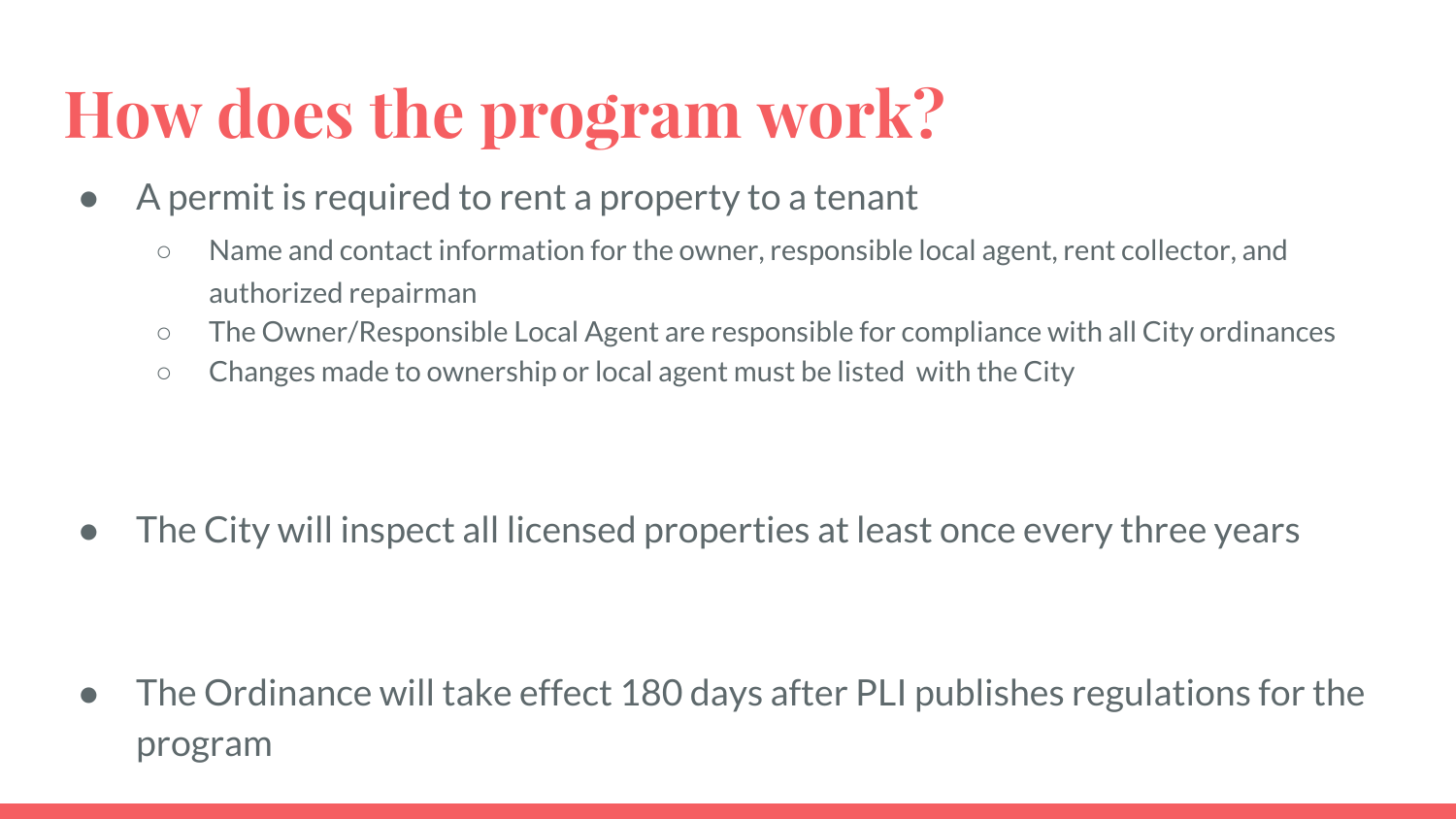## **Fee Calculation and Potential Recalculation**

- Direct and Indirect costs of the program are \$68.28, we decided to keep the fee at \$65
	- Personnel and Benefits Costs: \$51.07
	- Indirect Costs: \$17.21
- The fee sits toward the middle of a range of fees in Pennsylvania and nationally, some as high as \$100
- A fee analysis is required in the legislation 9 months after implementation to recalculate the fee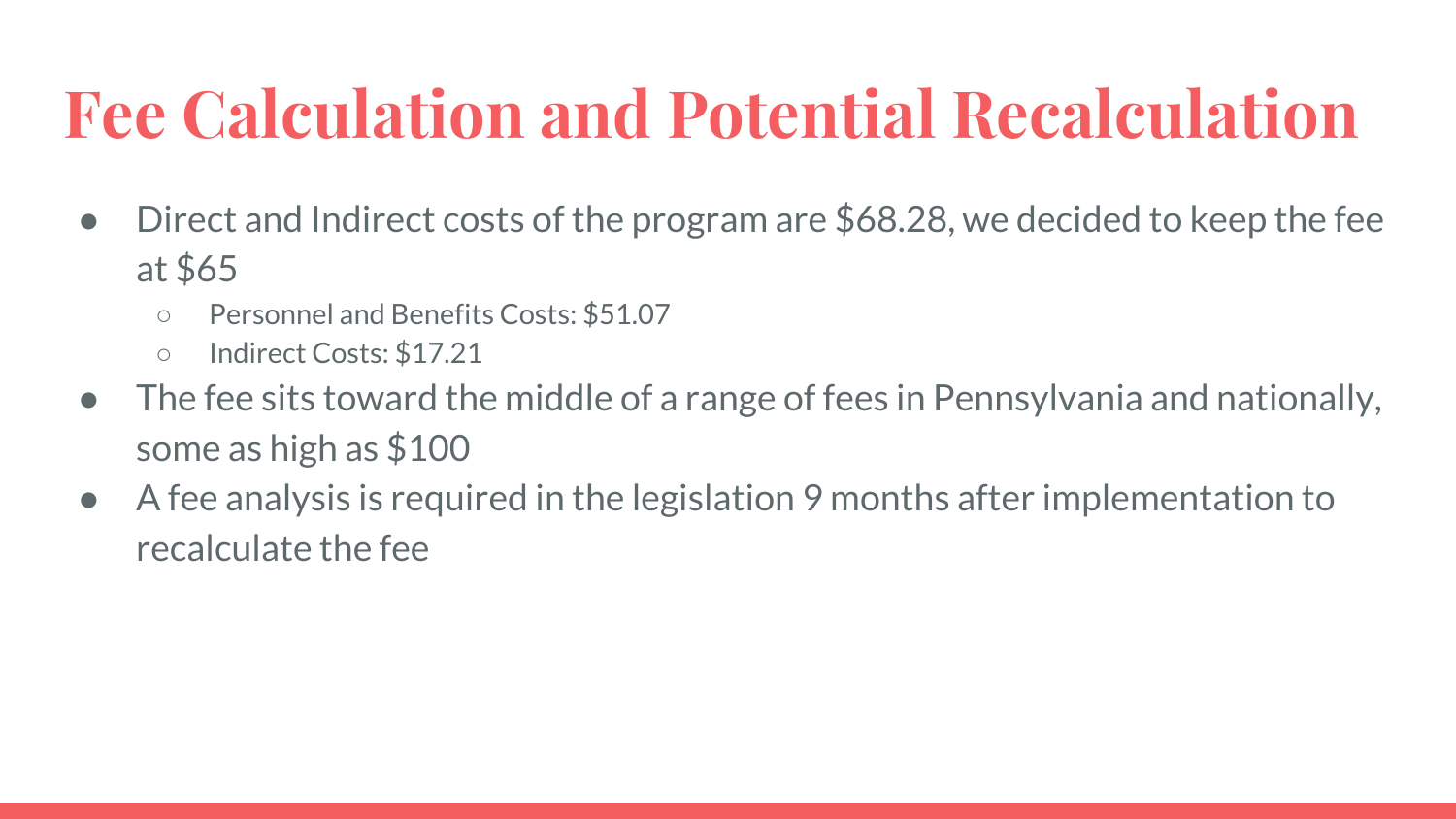### **Inspections**

- Added language guaranteeing an inspection once every three years for licensed properties
- We have calculated the need for 8.57 FTE inspectors to successfully conduct inspections on licensed properties every three years.
	- Of the 13 current inspectors, between half and two-thirds of their work in on rental units
	- Accordingly, the 2016 budget includes support for three additional inspectors
- PLI will work cooperatively with property owners to remediate issues with the goal of having properties remain rentable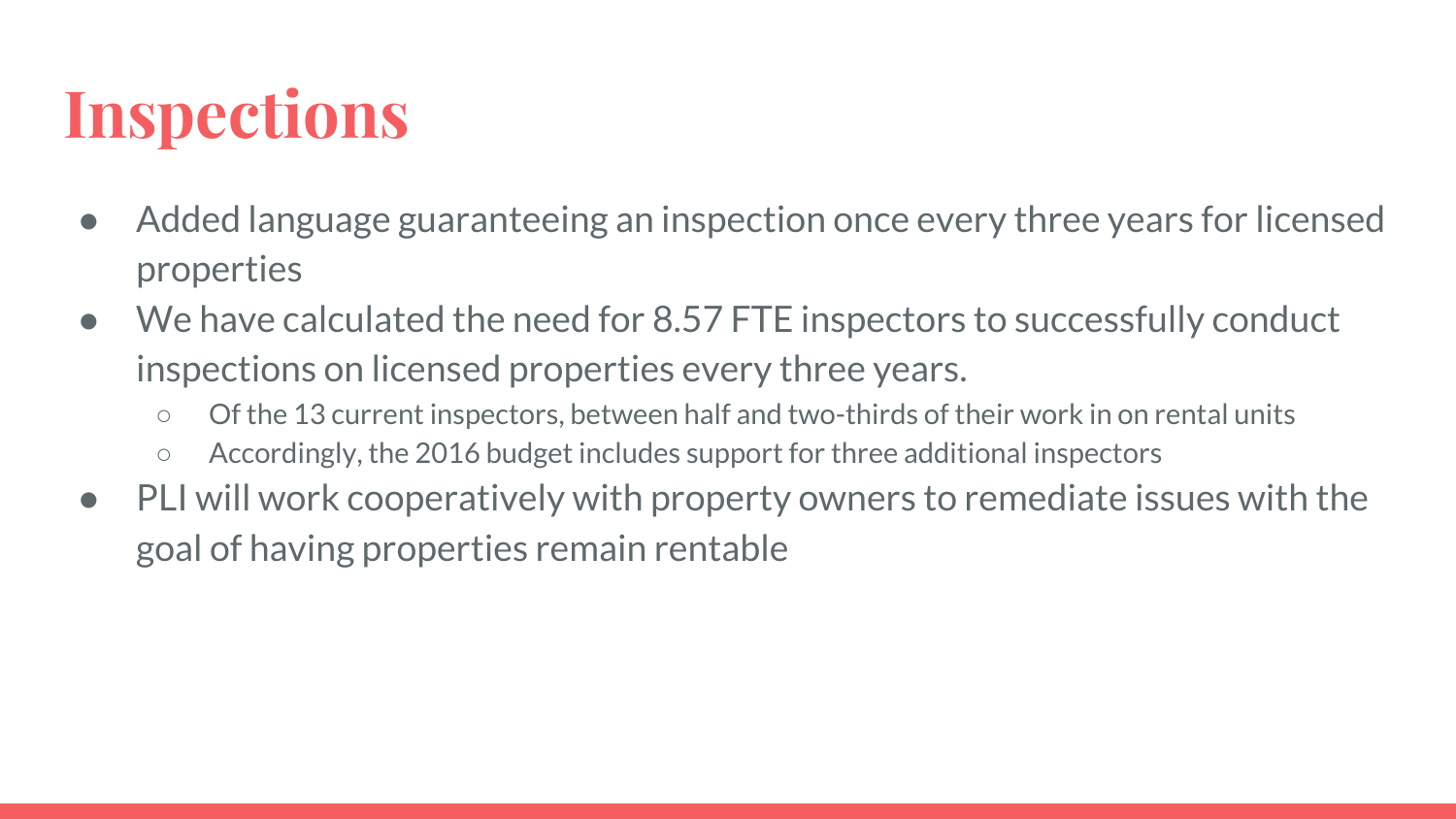#### **Local Agents**

● Changes to the ordinance that allow any individual in Allegheny County, not only real estate professionals, to be responsible local agents